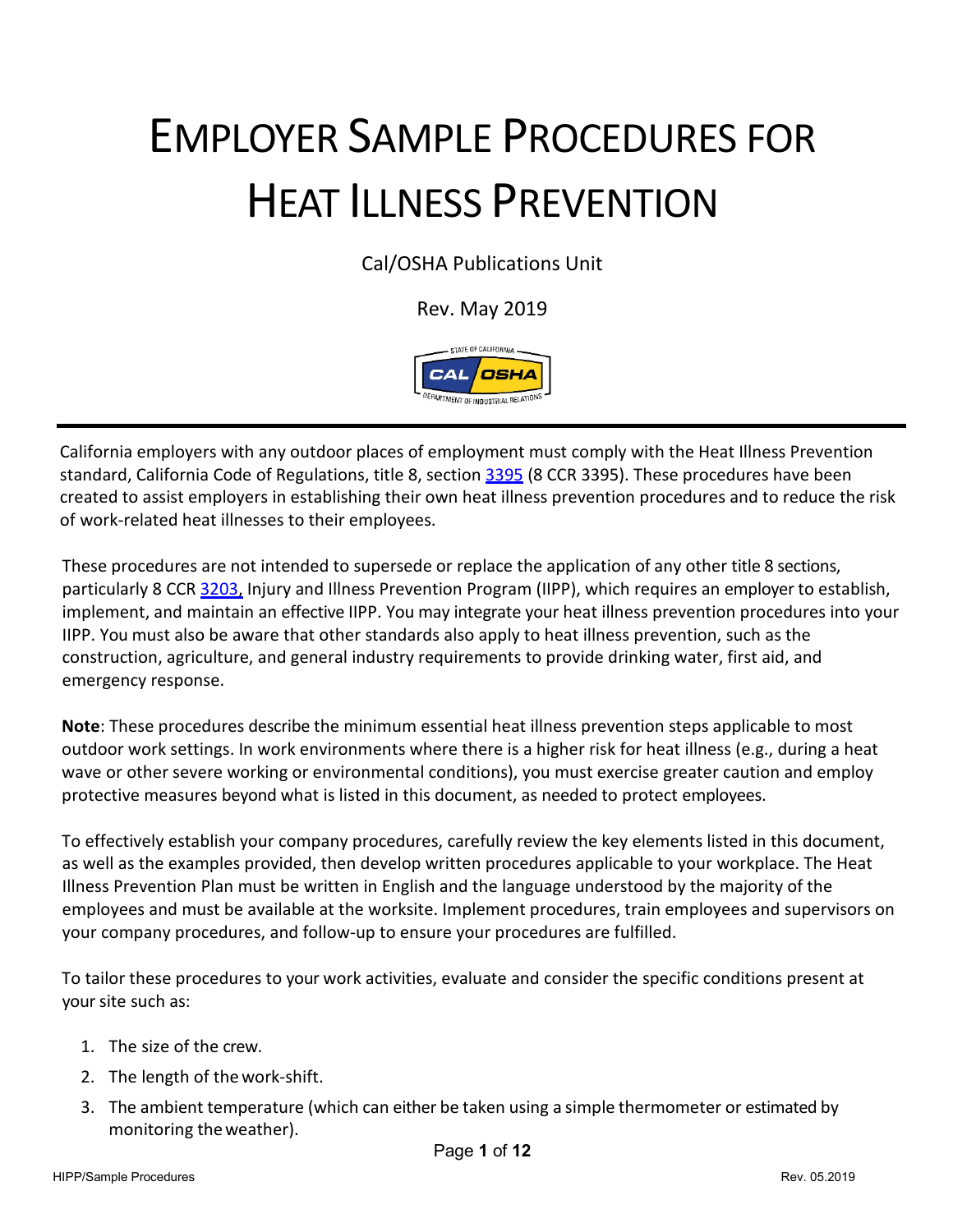- 4. Additional sources of heat or the use of personal protective equipment that may increase the body's heat burden.
- 5. Again, these sample procedures do not include every workplace scenario so it is crucial that you take into account and evaluate conditions found in your individual workplace that are likely to cause a heat illness.

### **Mandatory requirements for written procedures must also do the following:**

- 1. Identify the person(s) responsible forthe particular task(s) (e.g., supervisor, foreman, safety coordinator, crew leader).
- 2. Describe in detail the steps required to carry out the task and ensure that the task is accomplished successfully, including the number and size of water containers and shade structures; distance to their placement; and frequency of water replenishment, water breaks/reminders, weather-tracking, etc. For additional information, see the **Enforcement Q&A**.
- 3. Specify how you will communicate these proceduresto your employees, particularly the person(s) assigned to be responsible for them, and how you will verify that the procedures and instructions are being followed.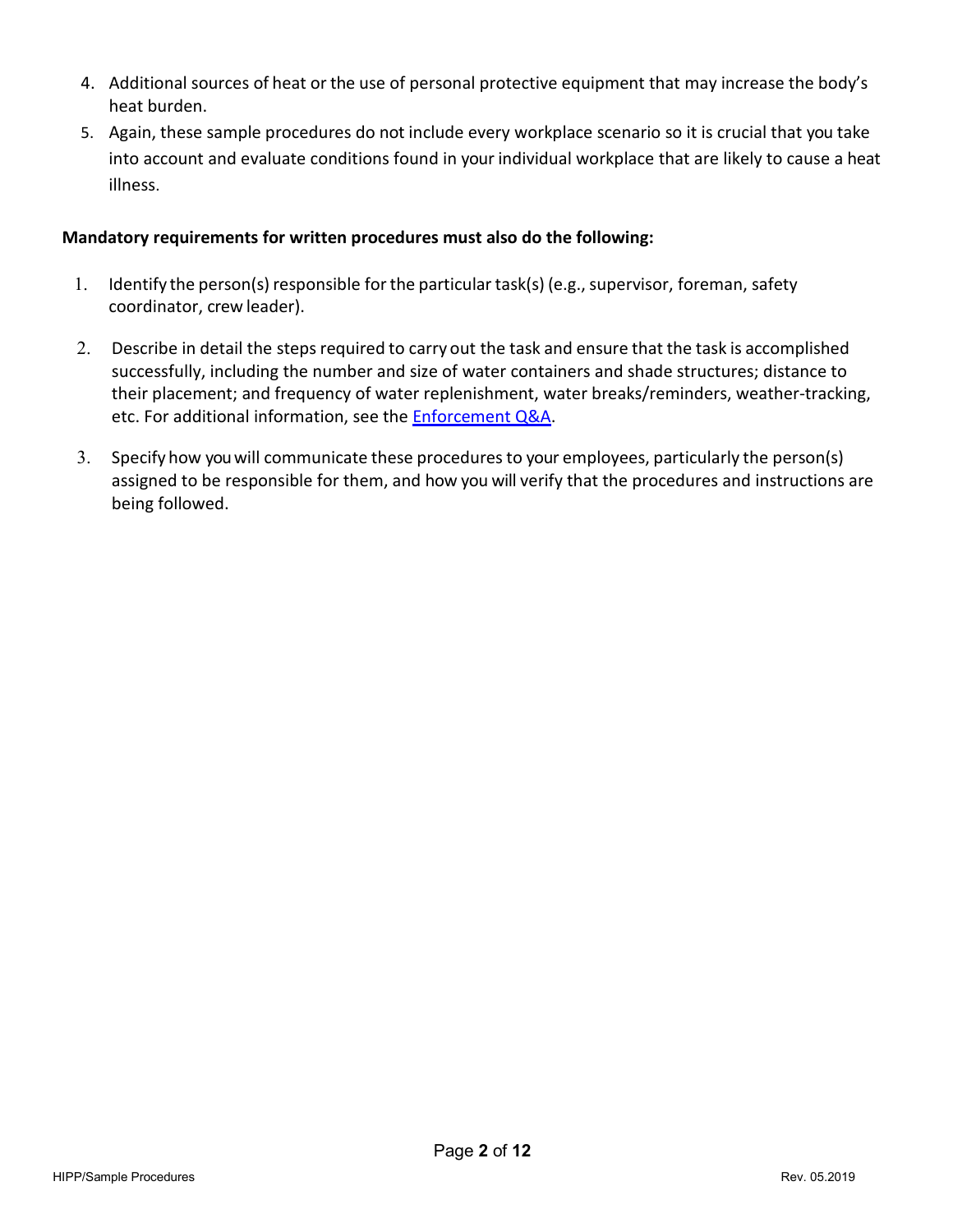#### (Employer's Name)

The following designated person(s) (e.g., program administrator, safety coordinator, supervisor, foreman, field supervisor, crew leader) has (have) the authority and responsibility for implementing the provisions of this program at this worksite.

#### Name/Title/Phone Number

| 1. |  |  |  |
|----|--|--|--|
| 2. |  |  |  |
| 3. |  |  |  |
| 4. |  |  |  |
| 5. |  |  |  |

*Instructions: Choose the items below that are applicable to your work operations for water and shade provision, high heat procedures, acclimatization methods, and emergency procedures, and add additional language to specify how your company intends to implement these provisions at the job site.*

#### **Procedures for the Provision of Water:**

 $\Box$  Drinking water containers (5 to 10 gallons each) will be brought to the site so that at least two quarts per employee are available at the start of the shift. All employees, whether working individuallyor in smaller crews, will have access to drinking water.

 $\Box$  Paper cones or bags of disposable cups and the necessary cup dispensers will be made available to employees and will be kept clean until used.

 $\Box$  As part of the Effective Replenishment Procedures, the water level of all containers will be checked periodically (e.g., every hour, every 30 minutes) and more frequently when the temperature rises. Water containers will be refilled with cool water when the water level within a container drops below 50 percent. Additional water containers (e.g., five-gallon bottles) will be delivered to replace water as needed.

 $\Box$  Water will be fresh, pure, suitably cool, and provided to employees free of charge. Supervisors will visually examine the water and pour some on their skin to ensure that the water is suitablycool. During hot weather, the water must be cooler than the ambient temperature, but not so cool as to cause discomfort.

 $\Box$  Water containers will be located as close as practicable to the areas where employees are working (depending on the working conditions and layout of the worksite) to encourage the frequent drinkingof water. If field terrain prevents the water from being placed within a reasonable distance from the employees, bottled water or personal water containers will be made available so that employees can have drinking water readily accessible.

 $\Box$  Since water containers are smaller than shade structures, they can be placed closer to employees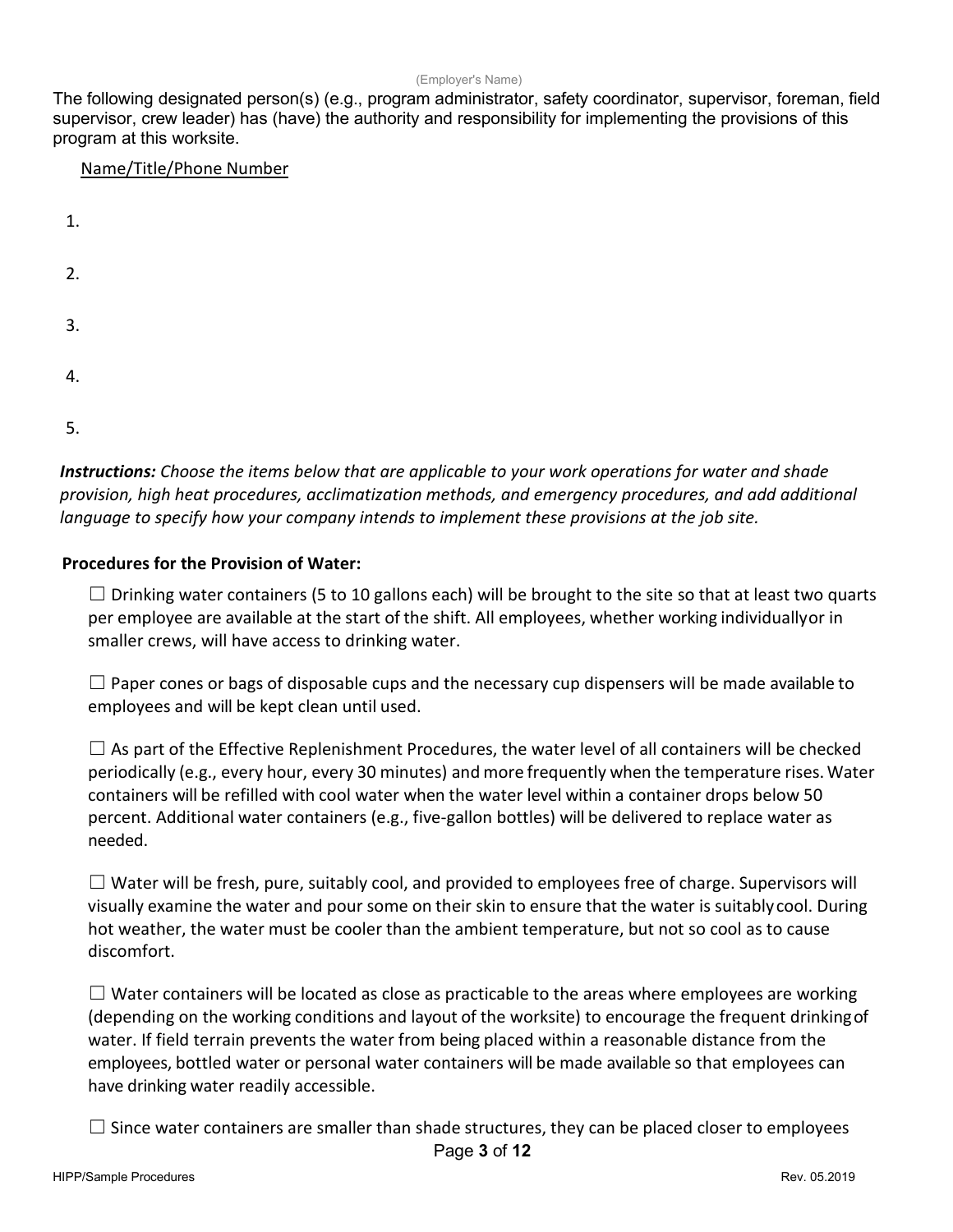than shade structures. Placing water only in designated shade areas or where toilet facilitiesare located is not sufficient. When employees are working across large areas, water will be placed in multiple locations. For example, on a multi-story construction site, water will be placed in a safely accessible location on every floor where employees are working.

 $\Box$  All water containers will be kept in a sanitary condition. Water from non-approved or non-tested water sources (e.g., untested wells) is not acceptable. If hoses or connections are used, they must be approved for potable drinking water systems, as shown on the manufacturer's label.

 $\Box$  Daily, employees will be reminded of the location of the water coolers and of the importance of drinking water frequently. When the temperature exceeds, or is expected to exceed, 80 degrees Fahrenheit, brief "tailgate" meetings will be held with employees each morning to review the importance of drinking water, the number and schedule of water and rest breaks, and the signs and symptoms of heat illness.

 $\Box$  Audible devices, such as whistles or air horns, will be used to remind employees to drink water.

 $\Box$  When the temperature equals or exceeds 95 degrees Fahrenheit, or during a heat wave, pre-shift meetings will be conducted before the commencement of work to both encourage employees to drink plenty of water and to remind employees of their right to take a cool-down rest when necessary. Additionally, the number of water breaks will be increased. Supervisors/foremen will lead by example and remind employees throughout the work shift to drink water.

 $\Box$  Individual water containers or bottled water provided to employees will be adequately identified to eliminate the possibility of drinking from a co-worker's container or bottle.

In addition to the procedures above, the employer will ensure the provision of water using the following procedures:

- 1.
- 2.
- 3.
- 4.

# **Procedures for Access to Shade:**

 $\square$  Shade structures will be opened and placed as close as practicable to the employees when the temperature equals or exceeds 80 degrees Fahrenheit.When the temperature is below 80 degrees Fahrenheit, access to shade will be provided promptly, when requested by an employee.

**Note**: The interior of a vehicle may not be used to provide shade unless the vehicle is air-conditioned and the air conditioner is on.

 $\Box$  Enough shade structures will be available at the site to accommodate all of the employees who are on a break at any point in time. During meal periods, there will be enough shade for all employees who choose to remain in the general area of work or in areas designated for recovery and rest periods. (Employers may rotate employees in and out of meal periods, as with recovery and rest periods.)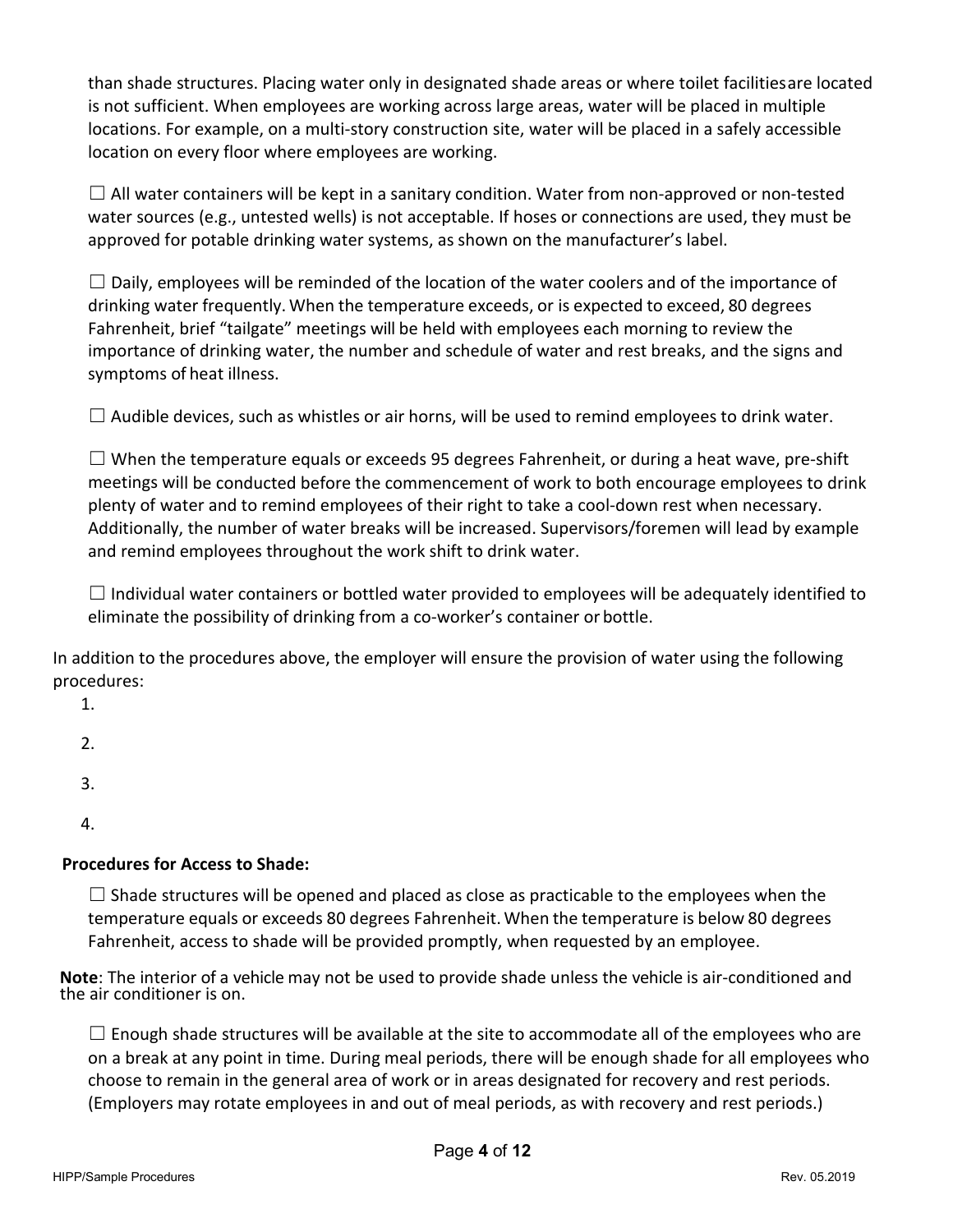$\Box$  Daily, employees will be informed of the location of the shade structures and will be encouraged to take a five-minute cool-down rest in the shade. An employee who takes a preventative cool-down rest break will be monitored and asked if they are experiencing symptoms of heat illness. In no case will the employee be ordered back to work until signs or symptoms of heat illness have abated (see the section on [Emergency Response](#page-8-0) for additional information).

 $\Box$  As crews move, shade structures will be relocated to be placed as close as practicable to the employees so that access to shade is provided at all times. All employees on a recovery or rest break or a meal period will have full access to shade so they can sit in a normal posture without having to be in physical contact with each other.

 $\Box$  Before trees or other vegetation are used to provide shade (such as in orchards), the thickness and shape of the shaded area will be evaluated to ensure that sufficient shadowis cast to protect employees.

 $\square$  In situations where it is not safe or feasible to provide access to shade (e.g., during high winds), a note will be made of these unsafe or unfeasible conditions and alternative procedures will be used to provide access to shade upon request. (Below, describe the alternative procedure for access to shade.)

 $\Box$  For non-agricultural employers, cooling measures other than shade (e.g., use of misting machines) are provided in lieu of shade if these measures are demonstrably as effective as shade in allowing employees to cool, and of the steps that will be taken to provide alternative cooling measures but with equivalent protection as shade.

In addition to the procedures above, the employer will ensure access to shade using the following procedures:

1.

2.

3.

4.

# **Procedures for Monitoring the Weather:**

 $\Box$  The supervisor will be trained and instructed to check in advance the extended weather forecast. Weather forecasts can be checked with the aid of the internet [\(http://www.nws.noaa.gov/\)](http://www.nws.noaa.gov/), bycalling the National Weather Service phone numbers (see CA numbers below), or by checking the Weather Channel TV Network. The work schedule will be planned in advance, taking into consideration whether high temperatures or a heat wave is expected. This type of advanced planning should take place whenever the temperature is expected to reach 70 degrees Fahrenheit or higher.

## **CALIFORNIA Dial-A-Forecast**

- Eureka 707-443-7062
- Hanford 559-584-8047
- Los Angeles 805-988-6610 (#1)
- Sacramento 916-979-3038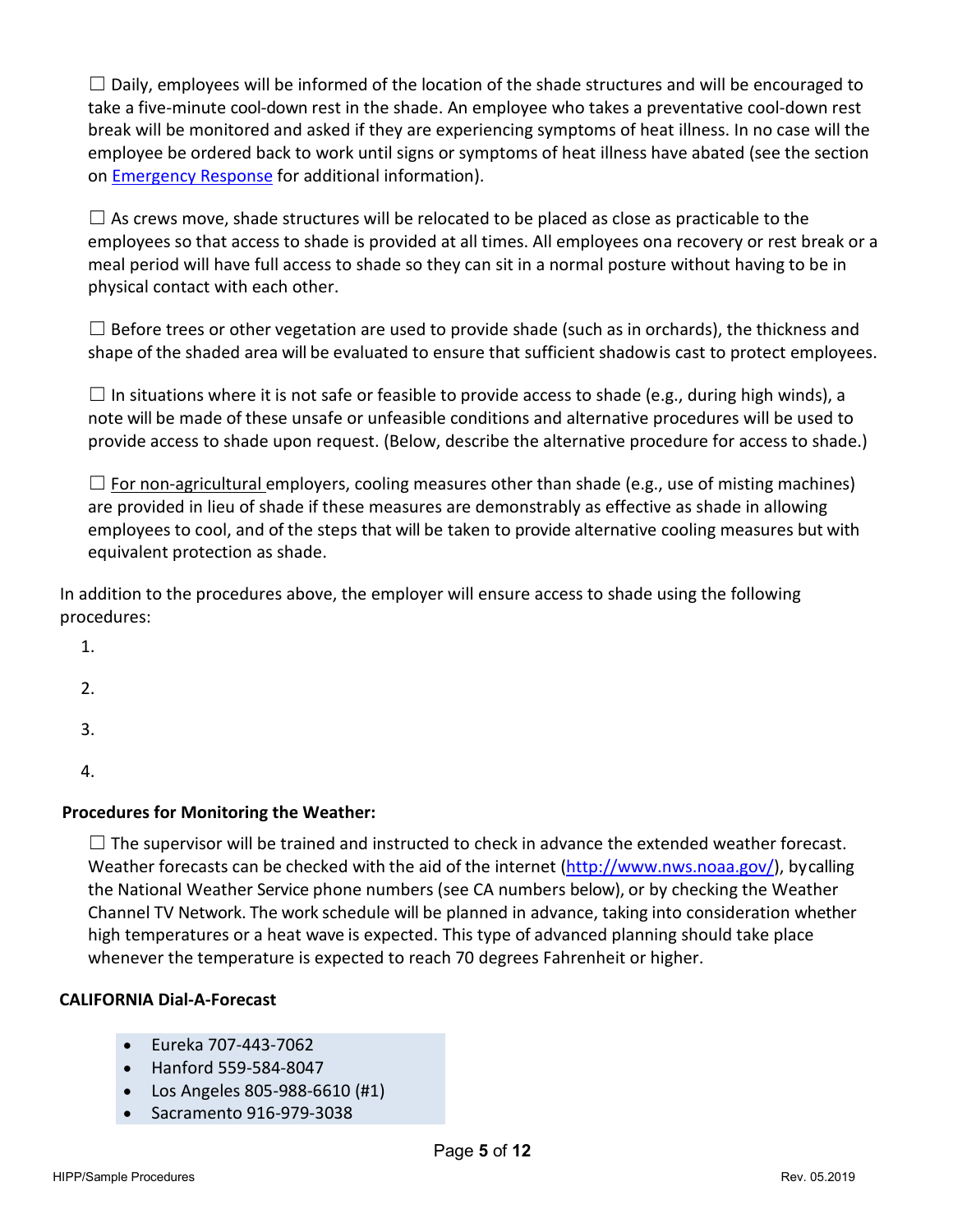#### **CALIFORNIA Dial-A-Forecast**

- San Diego 619-297-2107 (#1)
- San Francisco 831-656-1725 (#1)

 $\Box$  Prior to each workday, the forecasted temperature and humidity for the worksite will be reviewed and will be compared against the National Weather Service Heat Index to evaluate the risk level forheat illness. Determination will be made of whether or not employees will be exposed to a temperature and humidity characterized as either "extreme caution" or "extreme danger" for heat illnesses. It is important to note that the temperature at which these warnings occur must be lowered as much as 15 degrees if the employees are working in direct sunlight. Additional steps, such as those listed below, will be taken to address these hazards.

 $\Box$  Prior to each workday, the supervisor will monitor the weather (using<http://www.nws.noaa.gov/> or a simple thermometer, available at most hardware stores) at the worksite. Thiscritical weather information will be taken into consideration to determine when it will be necessary to make modifications to the work schedule (e.g., stopping work early, rescheduling the job, working at night or during the cooler hours of the day, increasing the number of water and rest breaks).

 $\Box$  A thermometer will be used at the job site to monitor for a sudden increase in temperature and to ensure that once the temperature exceeds 80 degrees Fahrenheit, shade structures will be opened and made available to the employees. In addition, when the temperature equals or exceeds 95 degrees Fahrenheit, additional preventive measures, such as high-heat procedures, will be implemented.

In addition to the procedures above, the employer will ensure the weather is monitored using the following procedures:

- 1.
- 2.
- 
- 3.

4.

# **Procedures for Handling a Heat Wave:**

For purposes of this section only, "heat wave" means any day in which the predicted high temperature for the day will be at least 80 degrees Fahrenheit **and** at least ten degrees Fahrenheit higher than the average high daily temperature in the preceding five days.

 $\Box$  During a heat wave or heat spike, the work day will be cut short or rescheduled (e.g., conducted at night or during cooler hours).

 $\Box$  During a heat wave or heat spike and before starting work, tailgate meetings will be held to review the company Heat Illness Prevention Procedures (HIPP), the weather forecast, and emergency response procedures. Additionally, if schedule modifications are not possible, employees will be provided with an increased number of water and rest breaks and observed closely for signs and symptoms of heat illness.

 $\Box$  Each employee will be assigned a "buddy" to be on the lookout for signs and symptoms of heat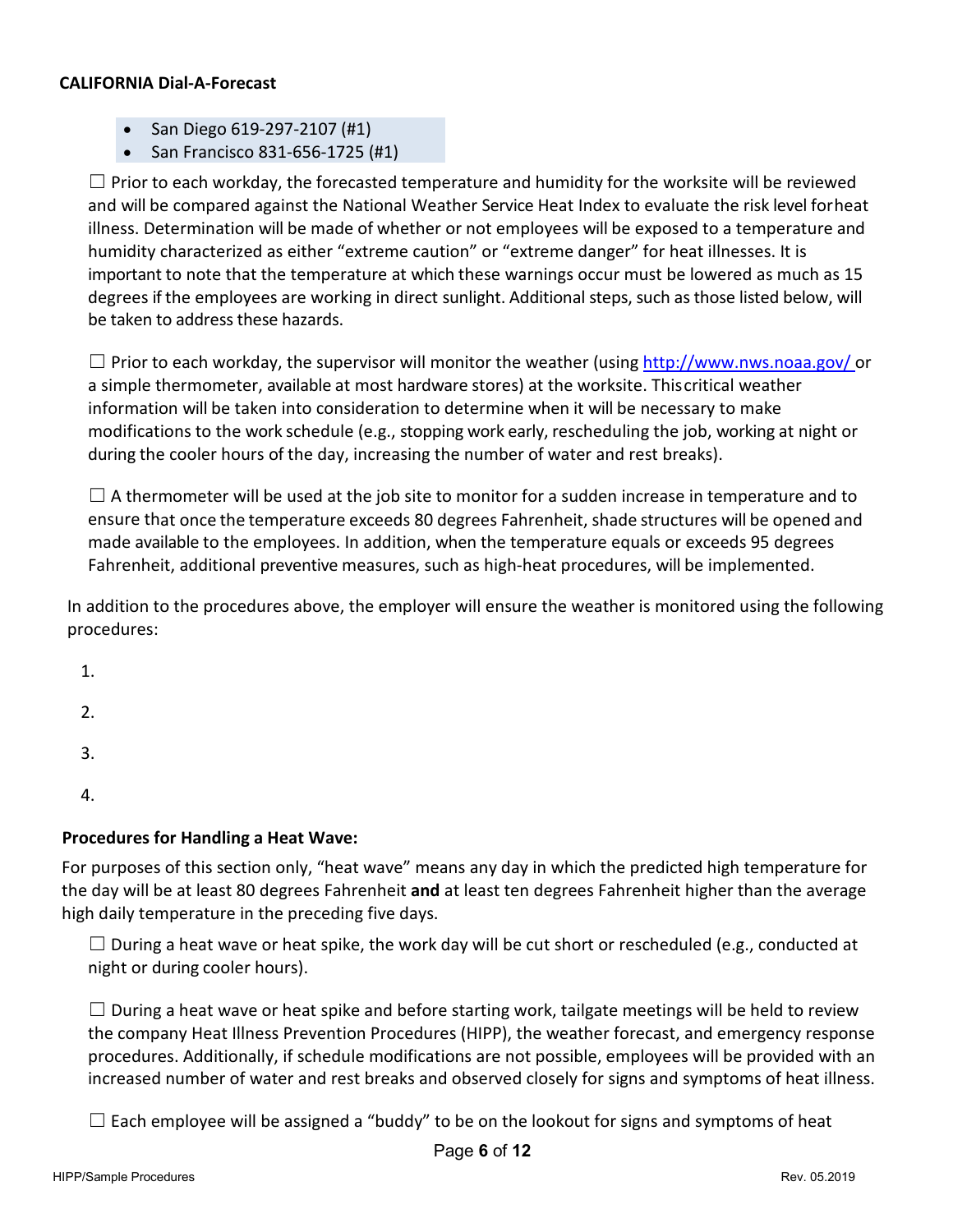illness and to ensure that emergency procedures are initiated when someone displays possible signs or symptoms of heat illness.

In addition to the procedures above, the employer will ensure heat waves are addressed with the following procedures:

1.

- 2.
- 3.
- 4.

# **High Heat Procedures:**

High Heat Procedures are additional preventive measures that this company will use when the temperature equals or exceeds 95 degrees Fahrenheit.

 $\Box$  Effective communication by voice, direct observation (applicable for work crews of 20 or fewer), mandatory buddy system, or electronic means will be maintained so that employees at the worksite can contact a supervisor when necessary. If the supervisor is unable to be near the employees (to observe them or communicate with them), then an electronic device, such as a cell phone or text messaging device, may be used for this purpose if reception in the area is reliable.

 $\Box$  Frequent communication will be maintained with employees working by themselves or in smaller groups (via phone or two-way radio), to be on the lookout for possible symptoms of heat illness. The employee(s) will be contacted regularly and as frequently as possible throughout the day since an employee in distress may not be able to summon help on their own.

 $\Box$  Effective communication and direct observation for alertness and signs and symptoms of heat illness will be conducted frequently. When the supervisor is not available, a designated alternate responsible person must be assigned to look for signs and symptoms of heat illness. If a supervisor, designated observer, or any employee reports any signs or symptoms of heat illness in any employee, the supervisor or designated person will take immediate action commensurate with the severity of the illness (see [Emergency Response](#page-8-0) [Procedures\)](#page-8-0).

 $\Box$  Employees will be reminded constantly throughout the work shift to drink plenty of water and take preventative cool-down rest breaks when needed.

 $\Box$  Pre-shift meetings will be held before the commencement of work to review the high heat procedures, encourage employees to drink plenty of water, and remind employees of their right to take a cool-down rest when necessary.

## **In addition to the High Heat Procedures listed above, the following High Heat Procedures apply to agricultural work sites.**

 $\Box$  When the temperature equals or exceeds 95 degrees Fahrenheit, employees will be provided one 10minute "preventative cool-down rest period" every two hours. During the first eight hours of a shift, the cool-down periods may be provided at the same time as the rest periods already required by Industrial Welfare Commission Order No. 14.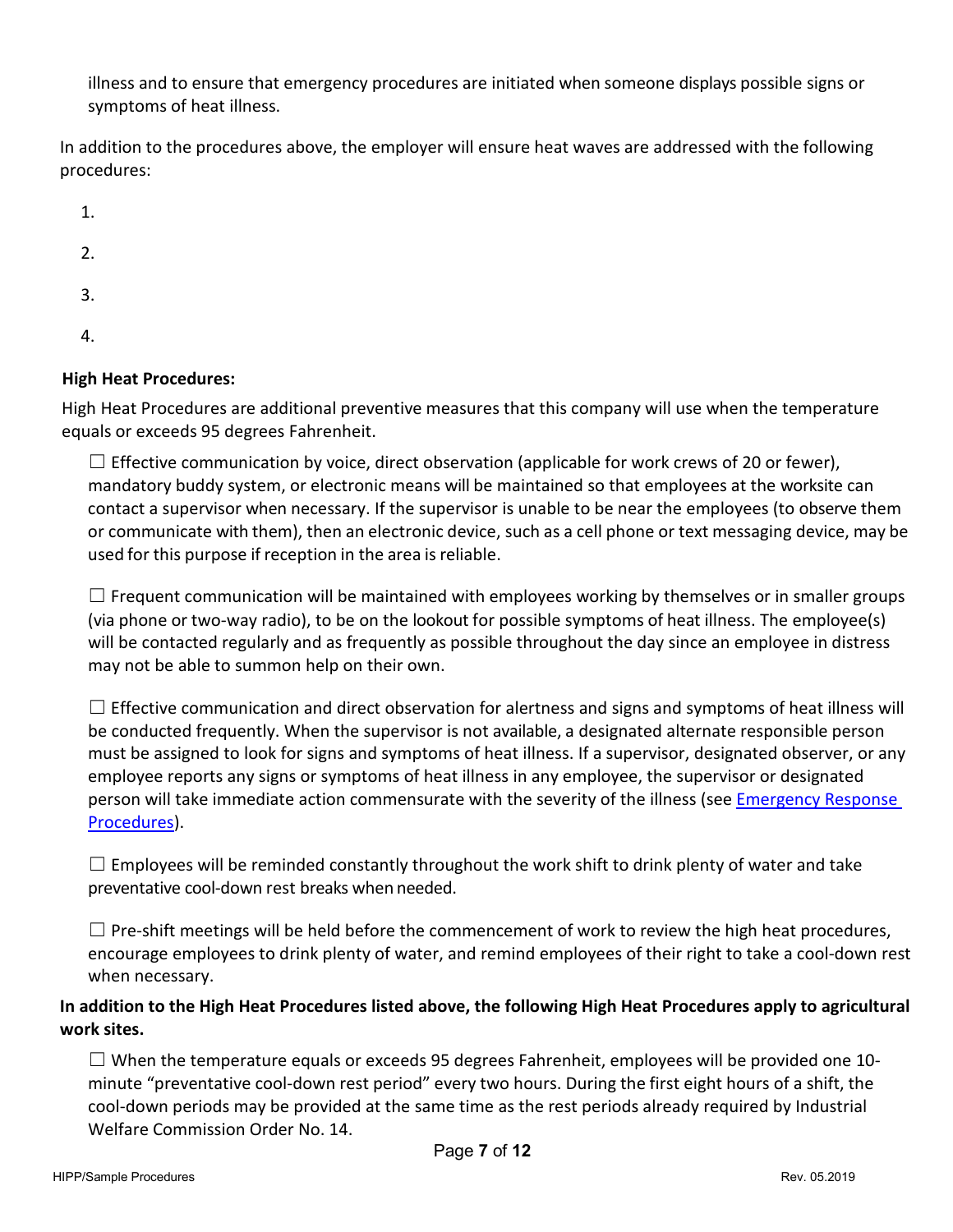$\Box$  Employees working longer than eight hours will be provided an additional 10-minute cool-down rest period every two hours. For example, if the shift extends beyond eight hours, an additional rest period is required at the end of the eighth hour of work. If the shift extends beyond 10 hours, another rest period is required at the end of the  $10<sup>th</sup>$  hour, and so on.

 $\Box$  All employees will be required to take the cool-down rest periods. Merely offering the opportunity for a break is not enough.

 $\Box$  Once the temperature equals or exceeds 95 degrees Fahrenheit, records will be kept documenting the fact that mandatory cool-down rest periods are provided and taken.

In addition to the procedures above, the employer will ensure high heat is addressed with the following procedures:

- 1.
- 2.
- 3.
- 4.

# **Procedures for Acclimatization**:

Acclimatization is the temporary adaptation of the body to work in the heat that occurs gradually when a person is exposed to it. In more common terms, the body needs time to adapt when temperatures rise suddenly, and an employee risks heat illness by not taking it easy when a heat wave or heat spike strikes, or when starting a new job that exposes the employee to heat to which the employee's body hasn't yet adjusted.

Inadequate acclimatization can be significantly more perilous in conditions of high heat and physical stress. Employers are responsible for the working conditions of their employees, and they must implement additional protective measures when conditions result in sudden exposure to heat their employees are not accustomed to.

 $\square$  The weather will be monitored daily. The supervisor will be on the lookout for heat waves, heat spikes, or temperatures to which employees haven't been exposed for several weeks orlonger.

 $\Box$  During a heat wave or heat spike, the work day will be cut short (e.g., 12:00 p.m.), be rescheduled (e.g., conducted at night or during cooler hours), or if at all possible, cease for the day.

 $\Box$  New employees and those who have been newly assigned to a high heat area will be closely observed by the supervisor or designee for the first 14 days. The intensity of the work will belessened during a two-week break-in period by using procedures such as scheduling slower-paced, less physically demanding work during the hot parts of the day and the heaviest work activities during the cooler parts of the day (early morning or evening). Steps taken to lessen the intensity of the workload for new employees will be documented.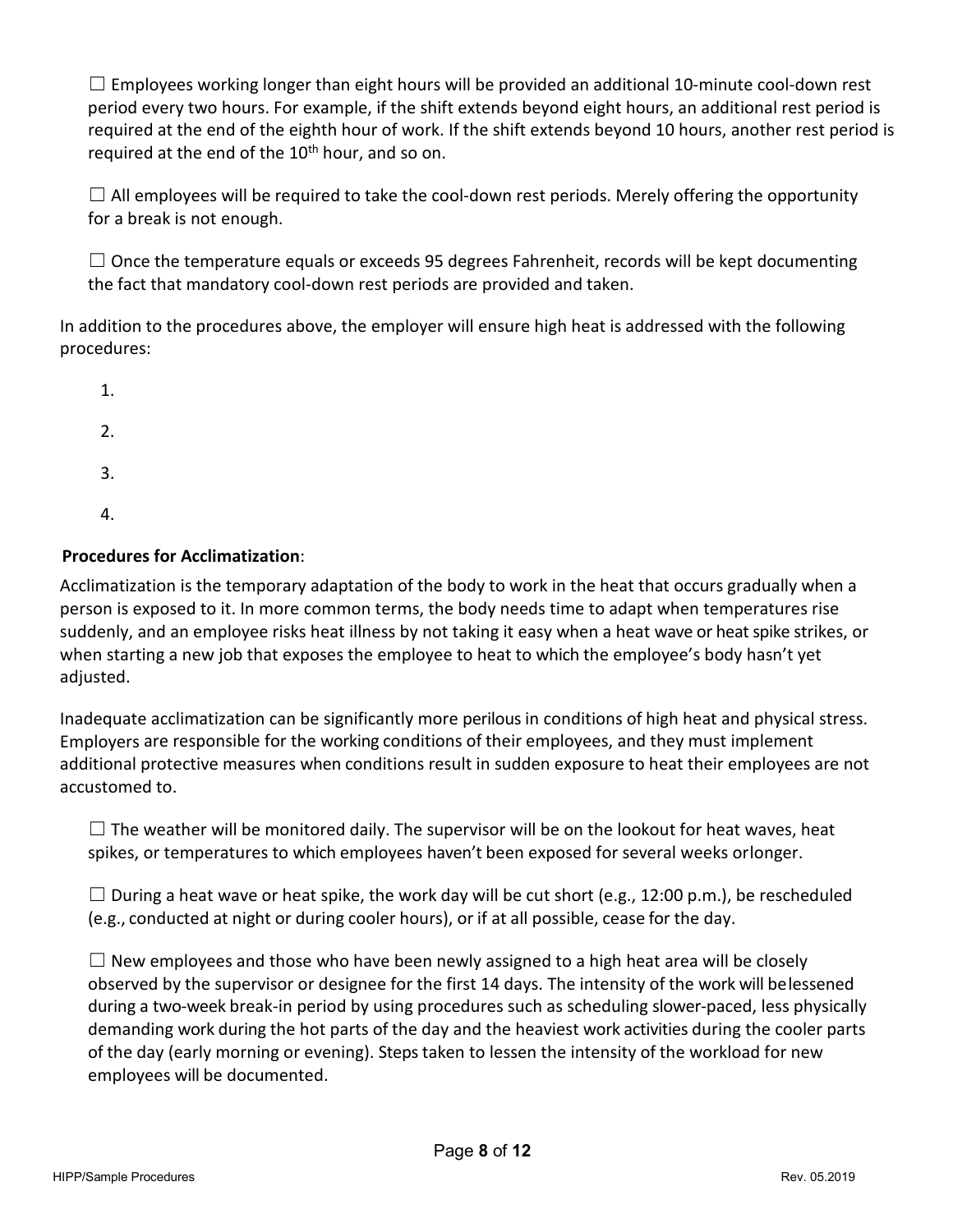$\Box$  The supervisor or the designee will be extra vigilant with new employees and stay alert to the presence of heat-related symptoms.

 $\Box$  New employees will be assigned a "buddy," or experienced coworker, so they can watch each other closely for discomfort or symptoms of heat illness.

 $\Box$  During a heat wave, all employees will be observed closely (or maintain frequent communication via phone or radio) for possible symptoms of heatillness.

 $\Box$  Employees and supervisors will be trained on the importance of acclimatization, how it is developed, and how these company procedures addressit.

In addition to the procedures above, the employer will ensure employee acclimatization is accomplished with the following procedures:

- 1.
- 2.
- 
- 3.
- 4.

## <span id="page-8-0"></span>**Procedures for Emergency Response**:

 $\Box$  When a crew is assigned to a particular worksite, the employees and the foreman will be provided a map of the site that will allow them to give clear and precise directionsto the worksite (e.g., street or road names, distinguishing features and distances to major roads) to avoid a delay of emergency medical services.

 $\Box$  Prior to assigning a crew to a worksite without an infirmary, clinic, or hospital nearby, the employer will ensure that an appropriately trained and equipped person is available at the site to render first aid, if necessary.

 $\Box$  Prior to the start of the shift, a determination will be made as to whether a language barrier is present at the site, and, if necessary, steps will be taken, such as assigning the responsibility to call emergency medical services to the foreman or an English speaking employee, to ensure that emergency medical services can be immediately called in the event of an emergency.

 $\Box$  All foremen and supervisors will carry cell phones or other means of communication to ensure that emergency medical services can be called. Checks will be made to ensure that these electronic devices are functional prior to each shift.

 $\Box$  When an employee shows symptom(s) of possible heat illness, emergency medical services will be called, and steps will immediately be taken to keep the stricken employee cool and comfortable to prevent the progression to more serious illness. Under no circumstances will the affected employee be left unattended.

 $\Box$  At remote locations, such as rural farms, lots, or undeveloped areas, the supervisor will designate an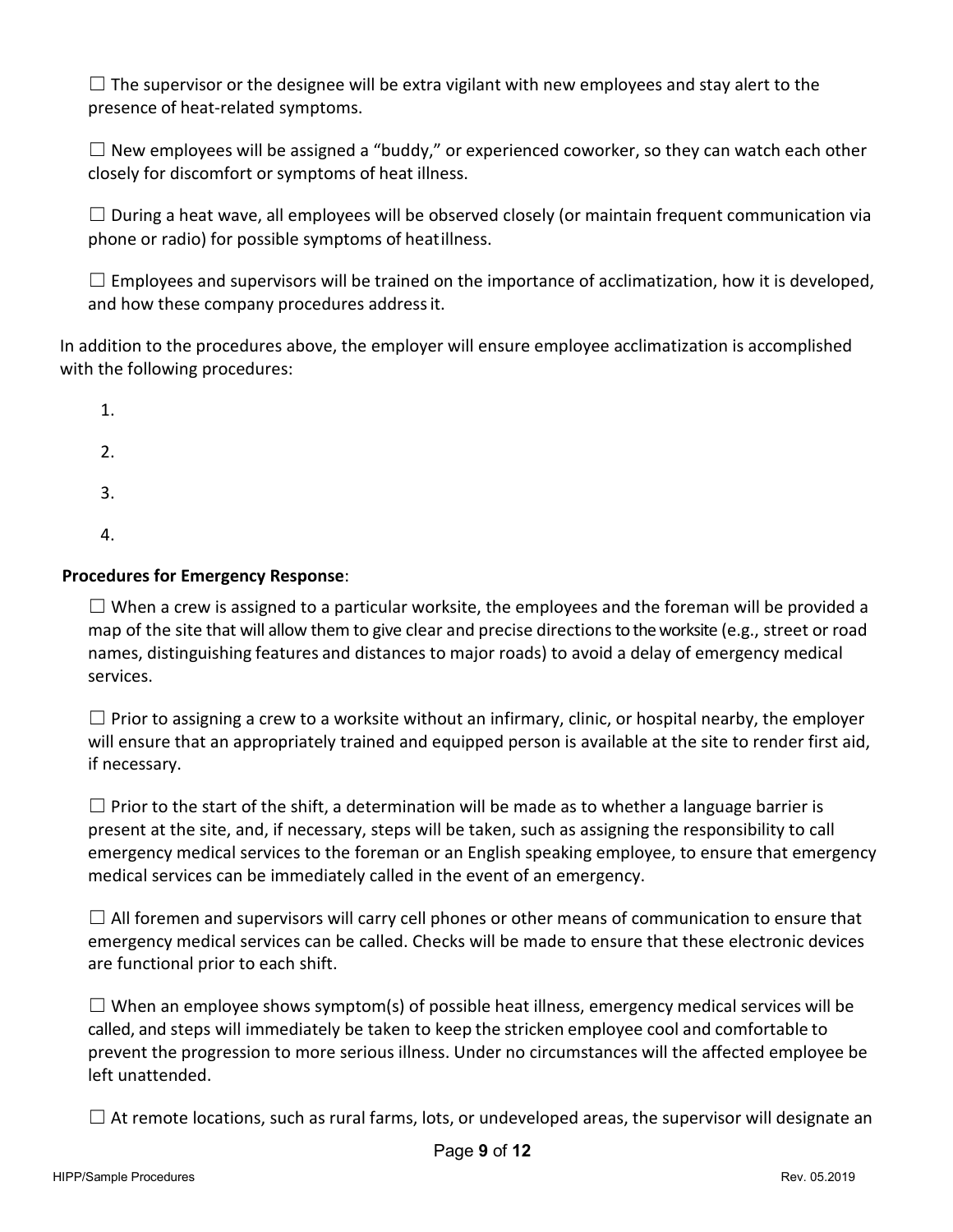employee or employees to physically go to the nearest road or highway where emergency responders can see them. If daylight is diminished, the designated employee(s) shall be given reflective vests or flashlights to direct emergency personnel to the sick employee's location, which may not be visible from the road or highway.

 $\Box$  During a heat wave, heat spike, or hot temperatures, employees will be reminded and encouraged to immediately report to their supervisor any signs or symptoms they are experiencing.

 $\Box$  Employees and supervisors will be trained on every detail of these written Procedures for Emergency Response.

In addition to the procedures above, the employer will ensure emergency response with the following procedures:

1. 2. 3. 4.

## **Procedures for Handling a Sick Employee**:

 $\Box$  When an employee displays possible signs or symptoms of heat illness, a trained first aid employee or supervisor will evaluate the sick employee and determine whether resting in the shade and drinking cool water will suffice or if emergency service providers will need to be called. A sick employee will not be left alone in the shade, as they could take a turn for theworse!

 $\square$  When an employee displays possible signs or symptoms of heat illness and no trained first aid employee or supervisor is available at the site, emergency service providers will be called.

 $\Box$  Emergency service providers will be called immediately if an employee displays signs or symptoms of severe heat illness (e.g., decreased level of consciousness, staggering, vomiting, disorientation, irrational behavior, incoherent speech, convulsions, red and hot face), does not look okay, or does not get better after drinking cool water and resting in the shade. While the ambulance is en route, first aid will be initiated (i.e., cool the employee by placing the employee in the shade, removing excess layers of clothing, placing ice packs in the armpits and groin area, and fan the victim). **Do not let a sick employee leave the site, asthey can get lost or die before reaching a hospital!**

 $\Box$  If an employee displays signs or symptoms of severe heat illness (e.g., decreased level of consciousness, staggering, vomiting, disorientation, irrational behavior, incoherent speech, convulsions, red and hot face) and the worksite is located more than 20 minutes away from a hospital, emergency service providers will be called, the signs and symptoms of the victim will be communicated to them, and an Air Ambulance will be requested.

In addition to the procedures above, the employer will ensure sick employees are attended to with the following procedures: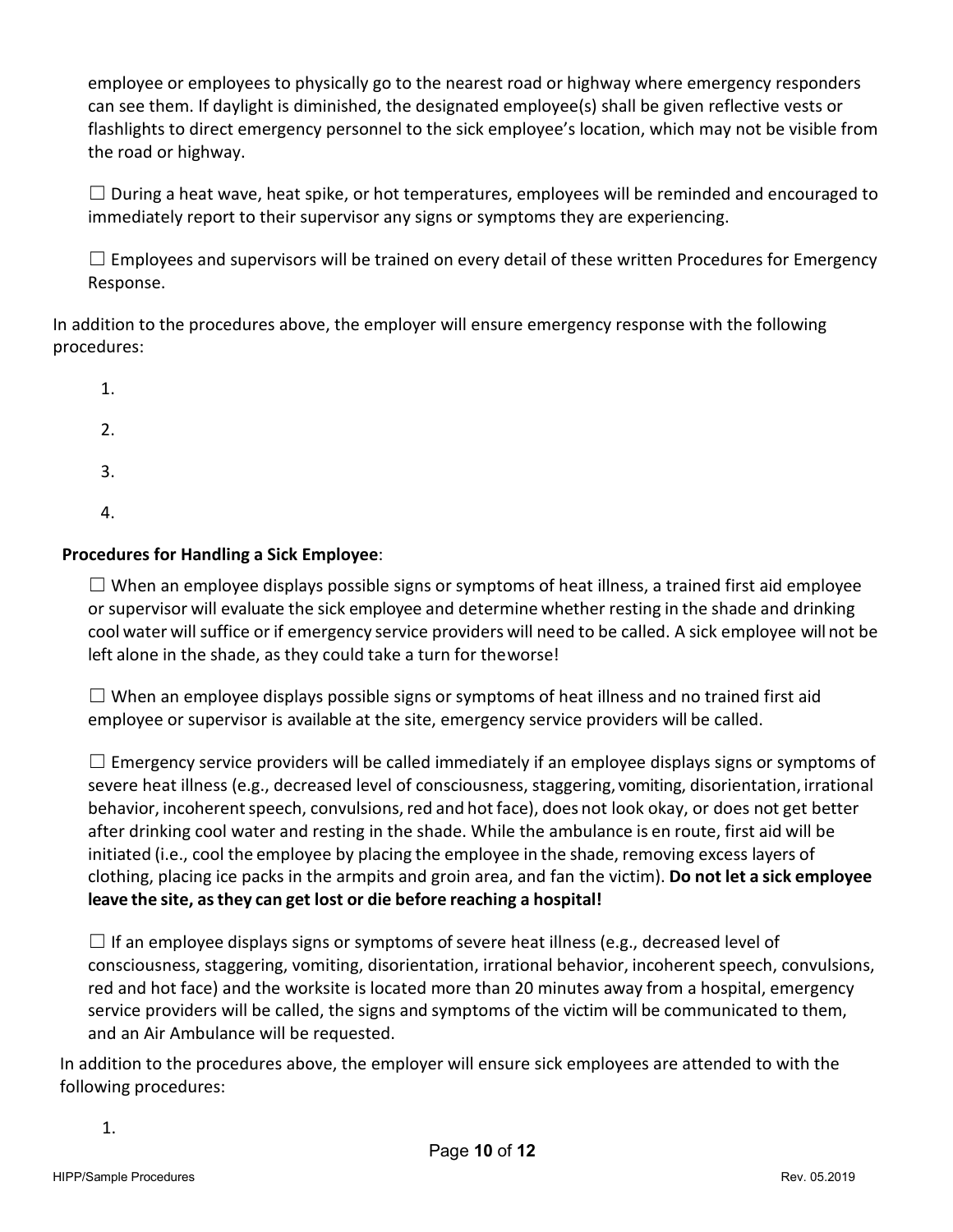- 2.
- 
- 3.
- 4.

# **Procedures for Employee and Supervisor Training:**

To be effective, training must be understood by employees. Therefore, it must be given in a language and vocabulary the employees understand. Training records will be maintained and will include the date of the training, who performed the training, who attended the training, and the subject(s) covered.

 $\square$  Supervisors will be trained prior to being assigned to supervise other employees. Training will include this company's written procedures and the steps supervisors will follow when employees exhibit symptoms consistent with heat illness.

 $\square$  Supervisors will be trained on their responsibility to provide water, shade, cool-down rests, and access to first aid, as well as the employees' right to exercise their rights under this standard without retaliation.

 $\Box$  Supervisors will be trained in appropriate first aid and/or emergency response to different types of heat illness and made aware that heat illness may progress quickly from mild signs and symptoms to a serious, life-threatening illness.

 $\Box$  Supervisors will be trained on how to track the weather at the job site (by monitoring predicted temperature highs and periodically using a thermometer). Supervisors will be instructed on how weather information will be used to modify work schedules, increase the number of water and rest breaks, or cease work early if necessary.

 $\Box$  All employees and supervisors will be trained prior to working outside. Training will include all aspects of implementing an effective Heat Illness Prevention Plan, including providing sufficient water, providing access to shade, high-heat procedures, emergency response procedures, and acclimatization procedures contained in the company's written plan. Employees and supervisors will also be trained on the environmental and personal risk factors of heat illness and the importance of immediately reporting signs and symptoms of heat illness.

 $\Box$  In addition to initial training, employees will be retrained annually.

 $\Box$  Employees will be trained on the steps for contacting emergency medical services, including how they are to proceed when there are non-English speaking employees, how clear and precise directions to the site will be provided, and the importance of making visual contact with emergency responders at the nearest road or landmark to direct them to their worksite.

 $\Box$  When the temperature is expected to exceed 80 degrees Fahrenheit, short "tailgate" meetings will be held to review the weather report, reinforce heat illness prevention with all employees, provide reminders to drink water frequently, inform them that shade will be available, and remind them to be on the lookout for signs and symptoms of heat illness.

 $\Box$  New employees will be assigned a "buddy," or experienced co-worker, to ensure that they